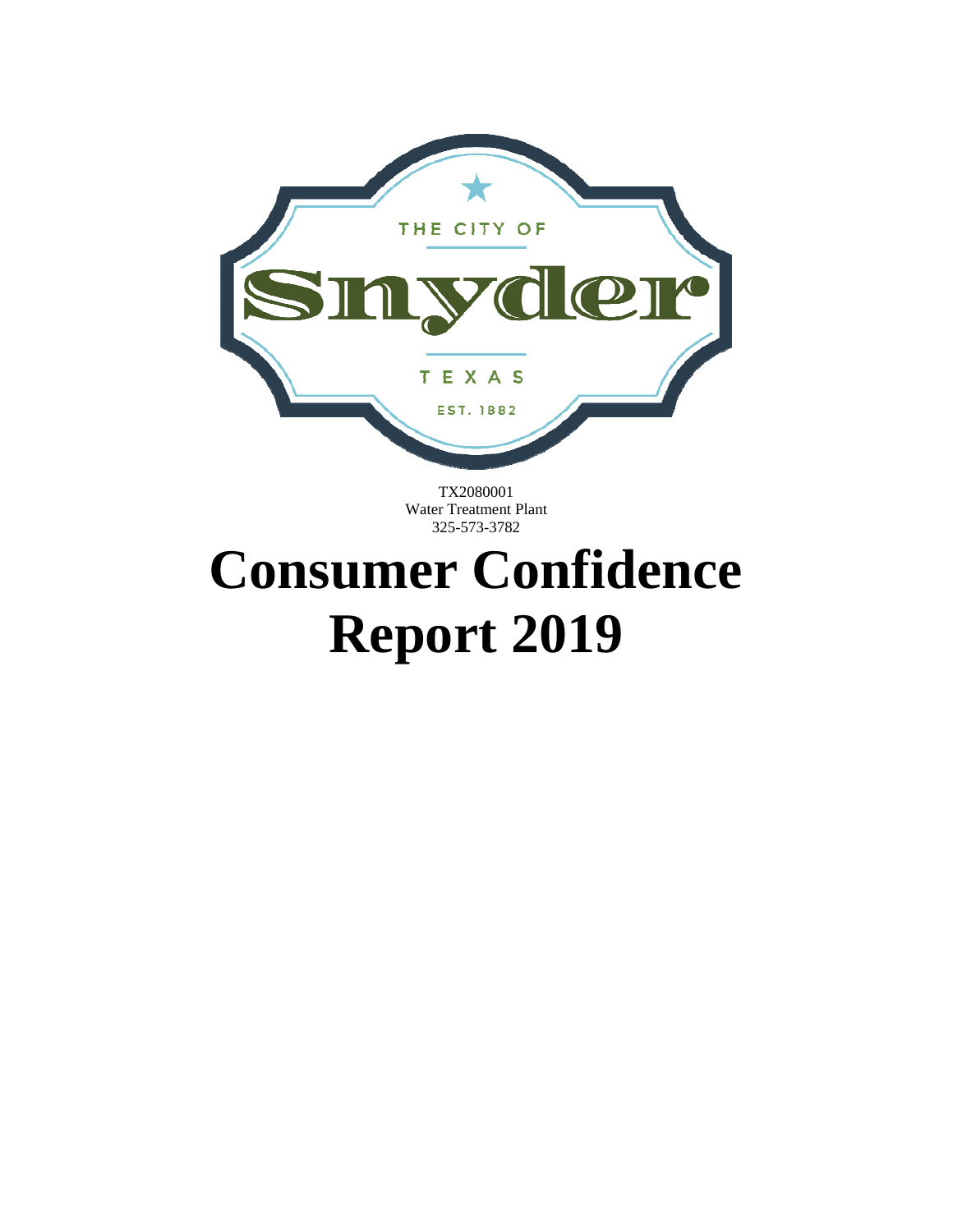#### **CITY OF SNYDER**

‐

#### **Annual Water Consumer Report for the period of January 1, 2019 to December 31, 2019**

Drinking water, including bottled water, may contain small amounts of some contaminants. The presence of contaminates does not necessarily indicate that the water possesses a health risk. If you would like more information about contaminates and potential health risk you can contact the EPA's Safe Drinking Water Hotline at (800)426-4791. The following report is intended to provide you with important information about your drinking water and the efforts made by the water system. For more information regarding this report contact:

Toby Ubando – (325) 573-3782

Este informe contiene informacion muy importante sobre el agua que usted bebe. Traduzcalo o hable con alguien que lo entienda

#### **Special Notice**

Immuno-compromised persons such as persons with cancer undergoing chemotherapy, persons who have undergone organ transplants, people with HIV/AIDS or other immune system disorders, and elderly and infants could also be particularly at risk from infections. These people should seek advice about drinking water from their health care providers. EPA/CDC guidelines on appropriate means to lessen the risk of infection by Cryptosporidium and other microbial contaminants are available from the Safe Drinking Water Hotline (800-426-4791). If present, elevated levels of lead can cause serious health problems, especially for pregnant women and young children. Lead in drinking water is primarily from materials and components associated with service lines and home plumbing. We cannot control the variety of materials used in plumbing components. When your water has been sitting for several hours, you can minimize the potential for lead exposure by flushing your tap for 30 seconds to 2 minutes before using the water for drinking or cooking. If you are concerned about lead in your water you may wish to have your water tested. Information on lead in drinking water, testing methods, and steps you can take to minimize exposure is available from the Safe Drinking Water Hotline or at http://www.epa.gov/safewater/lead

#### **Information on Sources of Water**

The sources of drinking water (both tap water and bottled water) include rivers, lakes, streams, ponds, reservoirs, springs, and wells. As water travels over the surface of the land or through the ground it dissolves naturally-occurring minerals. In some cases radioactive material and other contaminates that may be present at the source can be added to the water.

- **Microbial contaminants** such as bacteria and viruses. They may come from sewage treatment plants, septic systems, and agricultural livestock operations.
- ‐ **Inorganic contaminants** such as salts and metals, which can be naturally-occurring or result from urban storm water runoff, industrial or domestic wastewater discharges, oil and gas production, mining, or farming.
- Pesticides and herbicides which may come from a variety of sources such as agriculture and urban storm water runoff.
- ‐ **Organic chemical contaminants** including synthetic and volatile organic chemicals, which are by-products of industrial processes and petroleum production, and

can also, come from gas stations, urban storm water runoff, and septic systems.

- ‐ **Radioactive contaminants** which can be naturally-occurring or be the result of oil and gas production and mining activities.
- ‐ **Secondary Constituents** are regulated in public drinking water. They are called "secondary" instead of primary, because they have no adverse help effects. Secondary constituents include calcium, sodium, and iron

#### **Public Participation Opportunities**

The City of Snyder Water Department is governed by the Snyder City Council. The council meets the first Monday of each month in the City Council Chambers located at City Hall (1925  $24<sup>th</sup>$  Street). You may also contact the Customer Service Director at (325) 573-4960. If you have any questions about this report please call the Water Treatment Plant at (325) 573-3782.

#### **Where do we get our drinking water?**

Our drinking water is obtained from Combination of water sources. CRMWD Lake J.B. Thomas CRMWD Lake Ivie CRMWD RAW CRMWD Big Spring Reg Water

#### **DEFINITIONS**

Maximum Contaminant Level (MCL) The MCL is the highest permissible level of contaminant in drinking water. MCL's are set as close to MCLG's as feasible using the best available treatment technology.

Maximum Contaminant Level Goal (MCLG) The level of contaminant in drinking water below which there is no known or expected health risk. MCLG's allow for a margin of safety.

Maximum Residual Disinfectant Level (MRDL) The highest level of disinfectant allowed in drinking water. The addition of disinfectant is necessary to control the microbial contaminants in the water.

Maximum Residual Disinfectant Level Goal (MRDLG)MRDLG is the level of drinking water disinfectant below which there is no known or expected risk of health issues. MRDLG's do not reflect the benefits of the use of disinfectant to control microbial contaminants.

#### **ABBREVIATIONS**

| NTU – Nephelometric Turbidity Units                         |  |
|-------------------------------------------------------------|--|
| MFL – million fibers per liter (a measure of asbestos)      |  |
| $pCi/1 - picocuries$ per liter (a measure of radioactivity) |  |
| ppm – parts per million, or milligrams per liter (mg/l)     |  |
| ppb – parts per billion, or micrograms per liter            |  |
| ppt – parts per trillion, or nanograms per liter            |  |
| ppq – parts per guadrillion, or picograms per liter         |  |
|                                                             |  |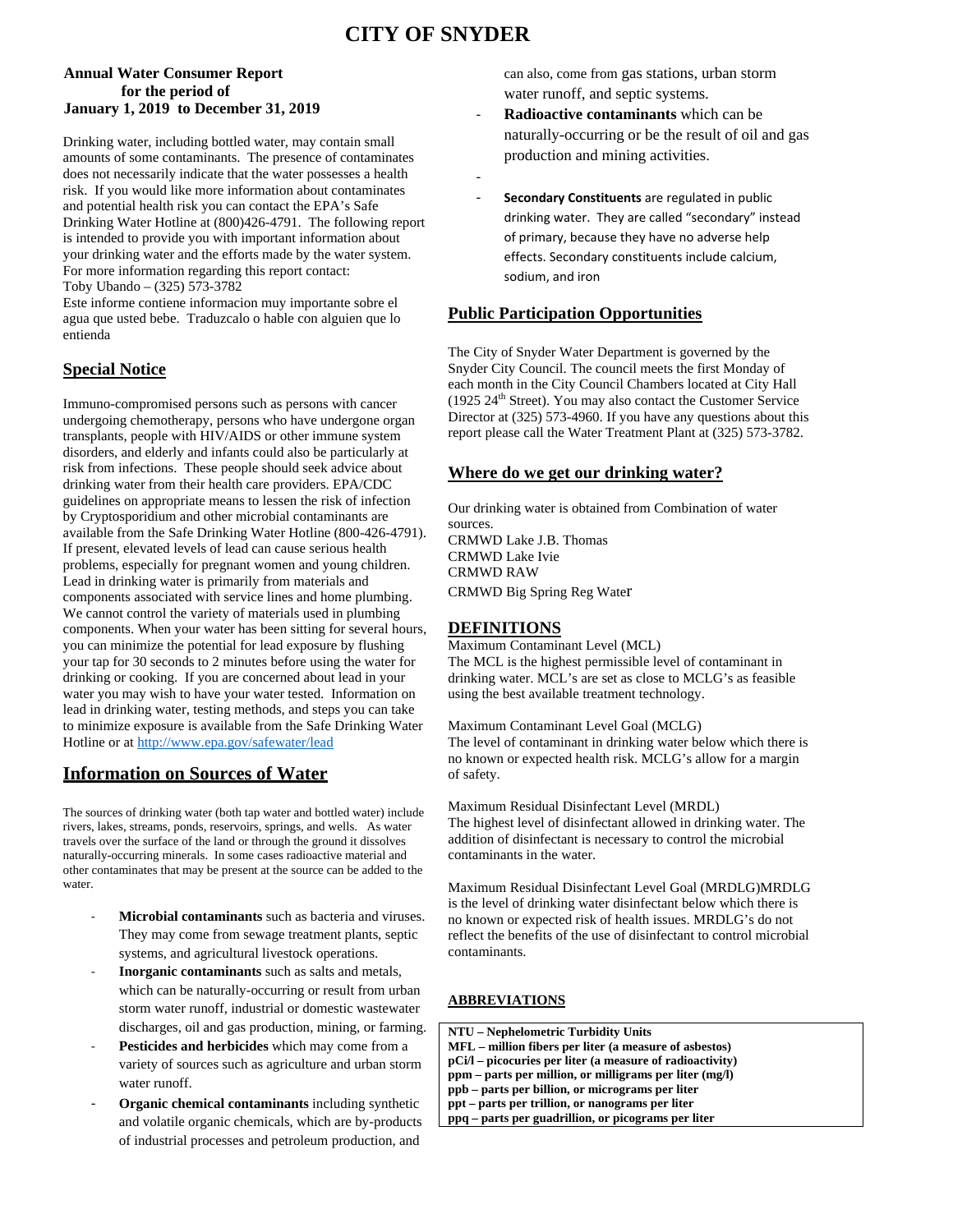| Lead and Copper | Date Sampled | <b>MCLG</b> | <b>Action Level</b> |        | (AL) 90th Percentile # Sites Over AL | Units    | Violation | Likely Source of Contamination                                                                                |
|-----------------|--------------|-------------|---------------------|--------|--------------------------------------|----------|-----------|---------------------------------------------------------------------------------------------------------------|
| Copper          | 2019         |             | $\frac{3}{2}$       | 0.26   |                                      | mdd<br>B |           | wood preservatives; Corrosion of household<br>Erosion of natural deposits; Leaching from<br>plumbing systems. |
| <b>bead</b>     | 2019         |             | $\overline{0}$      | 5<br>6 |                                      | ada      |           | Corrosion of household plumbing systems;<br>Erosion of natural deposits.                                      |

# 2019 Water Quality Test Results **2019 Water Quality Test Results**

| Disinfection By-Products   Collection Date   Highest Level                                                                                        |      | <b>Detected</b> | Individual Samples<br>ъ<br>Range o | <b>MCLG</b>              | <b>MCL</b> | Units | Violation   Likely Source of Contamination |
|---------------------------------------------------------------------------------------------------------------------------------------------------|------|-----------------|------------------------------------|--------------------------|------------|-------|--------------------------------------------|
| Chlorite                                                                                                                                          | 2019 | 0.43            | $0 - 0.43$                         | 80                       |            | ppm   | By-product of drinking water disinfection. |
| Haloacetic Acids (HAA5)                                                                                                                           | 2019 | 22              | $13.7 - 30.9$                      | No goal for the<br>total | 60         | ada   | By-product of drinking water disinfection. |
| " The value in the Highest Level or Average Detected column is the highest average of all HAA5 sample results collected at a location over a vear |      |                 |                                    |                          |            |       |                                            |

'\* The value in the Highest Level or Average Detected column is the highest average of all HAA5 sample results collected at a location over a year' ⋋ 5. ں<br>چ  $\frac{1}{2}$ פּל 5

| hane<br>otal Trihalometh                  | 2019 | 3                                                             | ς<br>Ο<br>L<br>$\ddot{\phantom{0}}$ | ֧֧֧֧֧֧֧֧֧ׅ֧֧֧֛֚֚֚֚֚֚֚֚֚֚֚֚֚֚֓֝֓֜֜֜֜֜֜֓֜֜֜<br>i<br>$\overline{\phantom{a}}$ | ಸ                    | )<br>D<br>s in a | z | ١<br>ļ<br>1<br>$\ddot{\phantom{a}}$<br>ļ<br>i<br>ί<br>Ì<br>ı |
|-------------------------------------------|------|---------------------------------------------------------------|-------------------------------------|----------------------------------------------------------------------------|----------------------|------------------|---|--------------------------------------------------------------|
| j<br>l                                    |      |                                                               |                                     | ξĻ<br>3                                                                    |                      |                  |   |                                                              |
| .<br>.<br>.<br>.<br>.<br>.<br>.<br>.<br>. |      | $\frac{1}{2}$ . The contract of the contract of $\frac{1}{2}$ |                                     | ׇ֦֘֝<br>:<br>;<br>;<br>;                                                   | $\ddot{\phantom{a}}$ |                  |   |                                                              |

\*\* The value in the Highest Level or Average Detected column is the highest average of all TTHM sample results collected at a location over a year' '\* The value in the Highest Level or Average Detected column is the highest average of all TTHM sample results collected at a location over a year'

| Inorganic Contaminants            | <b>Collection Date</b> | <b>Highest Level</b><br><b>Detected</b> | ndividual Samples<br>Range of | <b>MCLG</b>       | ี<br>≥ี        | Units    | Violation | <b>Likely Source of Contamination</b>                                                                                            |
|-----------------------------------|------------------------|-----------------------------------------|-------------------------------|-------------------|----------------|----------|-----------|----------------------------------------------------------------------------------------------------------------------------------|
| Arsenic                           | 2019                   | $\scriptstyle\mathtt{N}$                | гÚ<br>$1 - 5 - 1$             |                   | $\overline{C}$ | dda      | z         | orchards; Runoff from glass and electronics<br>Erosion of natural deposits; Runoff from<br>production wastes.                    |
| Barium                            | 2019                   | 0.21                                    | $0.21 - 0.21$                 | $\mathbf{\Omega}$ | Ν              | mdd<br>B | z         | Discharge of drilling wastes; Discharge from<br>metal refineries; Erosion of natural deposits.                                   |
| Cyanide                           | 2019                   | 84.1                                    | $84.1 - 84.1$                 | 200               | 200            | dda      | z         | Discharge from plastic and fertilizer factories;<br>Discharge from steel/metal factories.                                        |
| Fluoride                          | 2019                   | 0.5                                     | $0.466 - 0.466$               |                   | $\frac{1}{4}$  | mdd<br>B | z         | Erosion of natural deposits; Water additive which<br>promotes strong teeth; Discharge from fertilizer<br>and aluminum factories. |
| Nitrate [measured as<br>Nitrogen] | 2019                   | $\tilde{\circ}$                         | $0.1 - 0.$                    | $\tilde{c}$       | $\overline{C}$ | mdd<br>B | z         | Runoff from fertilizer use; Leaching from septic<br>tanks, sewage; Erosion of natural deposits.                                  |